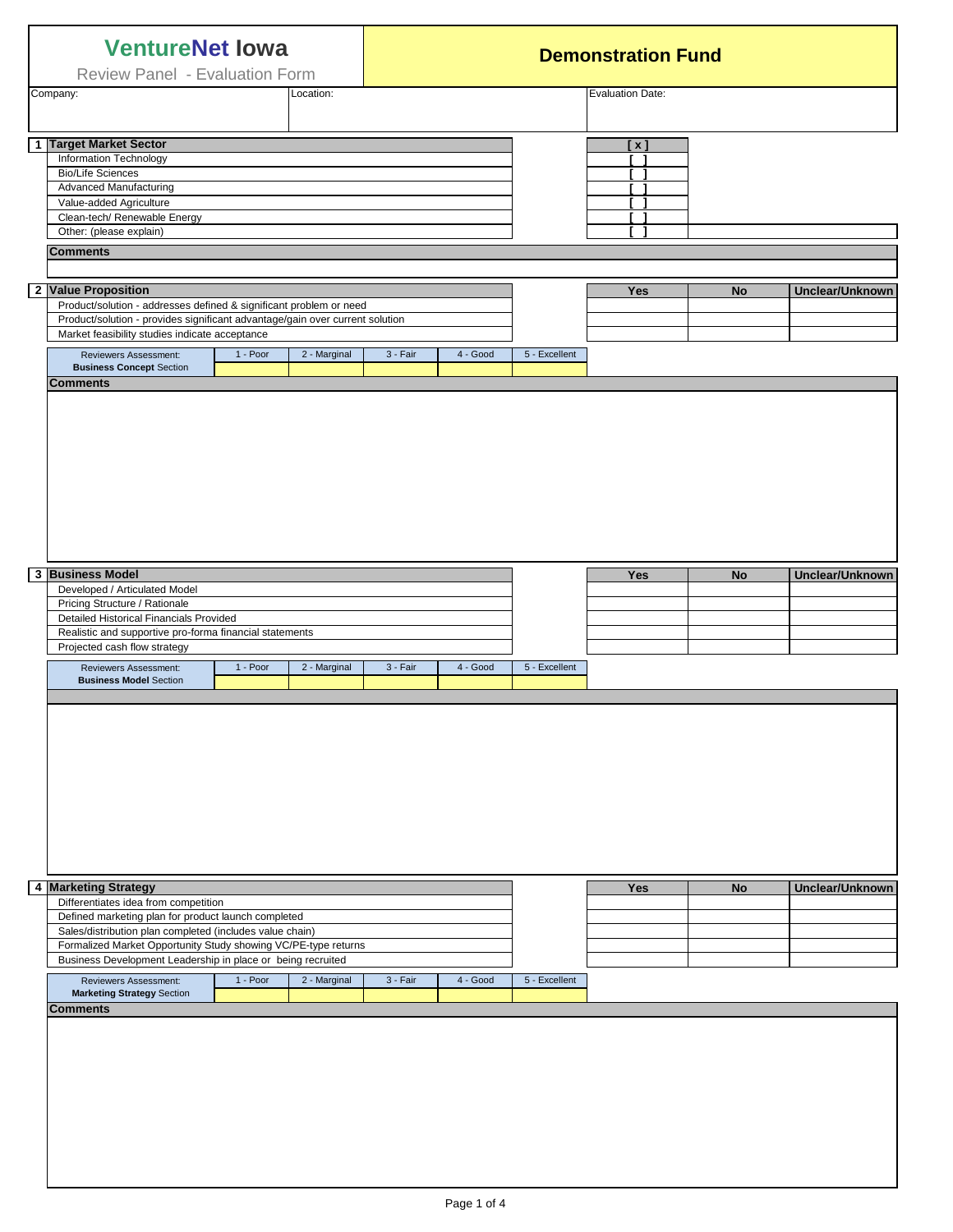| 5 Management Team                                                              |          |              |          |          |               | Yes        | <b>No</b> | Unclear/Unknown |
|--------------------------------------------------------------------------------|----------|--------------|----------|----------|---------------|------------|-----------|-----------------|
| Founders have a realistic view of role in company                              |          |              |          |          |               |            |           |                 |
| Leadership shows previous similar direct experience                            |          |              |          |          |               |            |           |                 |
| Complete team with relevant knowledge and full time commitment                 |          |              |          |          |               |            |           |                 |
| Majority of key company management residing in lowa                            |          |              |          |          |               |            |           |                 |
| Appropriate Board in place                                                     |          |              |          |          |               |            |           |                 |
| Mentors and Advisors (Strategic/Operational/Legal/CPA)                         |          |              |          |          |               |            |           |                 |
| Strategic partners / Networking capabilities                                   |          |              |          |          |               |            |           |                 |
| Reviewers Assessment:                                                          | 1 - Poor | 2 - Marginal | 3 - Fair | 4 - Good | 5 - Excellent |            |           |                 |
| <b>Management Team Section</b>                                                 |          |              |          |          |               |            |           |                 |
| <b>Comments</b>                                                                |          |              |          |          |               |            |           |                 |
|                                                                                |          |              |          |          |               |            |           |                 |
|                                                                                |          |              |          |          |               |            |           |                 |
|                                                                                |          |              |          |          |               |            |           |                 |
|                                                                                |          |              |          |          |               |            |           |                 |
|                                                                                |          |              |          |          |               |            |           |                 |
|                                                                                |          |              |          |          |               |            |           |                 |
|                                                                                |          |              |          |          |               |            |           |                 |
|                                                                                |          |              |          |          |               |            |           |                 |
|                                                                                |          |              |          |          |               |            |           |                 |
|                                                                                |          |              |          |          |               |            |           |                 |
|                                                                                |          |              |          |          |               |            |           |                 |
| <b>6</b> Outside Validation                                                    |          |              |          |          |               | Yes        | No        | Unclear/Unknown |
| Assessment by industry expert                                                  |          |              |          |          |               |            |           |                 |
| Strategic partners                                                             |          |              |          |          |               |            |           |                 |
| Market introduction / Customers                                                |          |              |          |          |               |            |           |                 |
| Reviewers Assessment:                                                          | 1 - Poor | 2 - Marginal | 3 - Fair | 4 - Good | 5 - Excellent |            |           |                 |
| <b>Outside Validation Section</b>                                              |          |              |          |          |               |            |           |                 |
| <b>Comments</b>                                                                |          |              |          |          |               |            |           |                 |
|                                                                                |          |              |          |          |               |            |           |                 |
|                                                                                |          |              |          |          |               |            |           |                 |
|                                                                                |          |              |          |          |               |            |           |                 |
|                                                                                |          |              |          |          |               |            |           |                 |
|                                                                                |          |              |          |          |               |            |           |                 |
|                                                                                |          |              |          |          |               |            |           |                 |
|                                                                                |          |              |          |          |               |            |           |                 |
|                                                                                |          |              |          |          |               |            |           |                 |
|                                                                                |          |              |          |          |               |            |           |                 |
|                                                                                |          |              |          |          |               |            |           |                 |
|                                                                                |          |              |          |          |               |            |           |                 |
| 7 Technology; Product; Service                                                 |          |              |          |          |               | <b>Yes</b> | No        | Unclear/Unknown |
| Intellectual Property opportunity/requirements studied                         |          |              |          |          |               |            |           |                 |
| Proprietary - IP, trade secret, defensible                                     |          |              |          |          |               |            |           |                 |
| Unique, competitive                                                            |          |              |          |          |               |            |           |                 |
| Completed / Market Ready                                                       |          |              |          |          |               |            |           |                 |
| 7a Information Technology Industry Only                                        |          |              |          |          |               | Yes        | No        | Unclear/Unknown |
| Product/Service is fully functional (alpha test results)                       |          |              |          |          |               | <b>NA</b>  | <b>NA</b> | NA              |
| Proof of Concept/testing system (prepared for beta testing)                    |          |              |          |          |               | <b>NA</b>  | <b>NA</b> | <b>NA</b>       |
| 7b Bio/Life Science Industries Only                                            |          |              |          |          |               | <b>Yes</b> | <b>No</b> | Unclear/Unknown |
| Statistically Executed Trials involving proper controls                        |          |              |          |          |               | <b>NA</b>  | <b>NA</b> | <b>NA</b>       |
| Evidence of Efficacy reported in a scientific paper                            |          |              |          |          |               | <b>NA</b>  | <b>NA</b> | <b>NA</b>       |
| 7c Advanced Manufacturing/Value-added Ag Industries Only                       |          |              |          |          |               | Yes        | No        | Unclear/Unknown |
| Proof of concept/testing system demonstrated                                   |          |              |          |          |               | <b>NA</b>  | <b>NA</b> | NA              |
| Product/Service fully functional                                               |          |              |          |          |               | NA         | <b>NA</b> | <b>NA</b>       |
| Pre-production test results from independent users                             |          |              |          |          |               | <b>NA</b>  | <b>NA</b> | <b>NA</b>       |
| Reviewers Assessment:                                                          | 1 - Poor | 2 - Marginal | 3 - Fair | 4 - Good | 5 - Excellent |            |           |                 |
| <b>Technology Section</b>                                                      |          |              |          |          |               |            |           |                 |
|                                                                                |          |              |          |          |               |            |           |                 |
|                                                                                |          |              |          |          |               |            |           |                 |
|                                                                                |          |              |          |          |               |            |           |                 |
|                                                                                |          |              |          |          |               |            |           |                 |
|                                                                                |          |              |          |          |               |            |           |                 |
|                                                                                |          |              |          |          |               |            |           |                 |
|                                                                                |          |              |          |          |               |            |           |                 |
|                                                                                |          |              |          |          |               |            |           |                 |
|                                                                                |          |              |          |          |               |            |           |                 |
|                                                                                |          |              |          |          |               |            |           |                 |
|                                                                                |          |              |          |          |               |            |           |                 |
|                                                                                |          |              |          |          |               |            |           |                 |
| 8 Capitalization/Funding Plan                                                  |          |              |          |          |               | Yes        | No        | Unclear/Unknown |
| Proposed use of funds/milestones                                               |          |              |          |          |               |            |           |                 |
| Company taking on proportionate risk with need for funding                     |          |              |          |          |               |            |           |                 |
| Financing plan in place with non-public funding match secured                  |          |              |          |          |               |            |           |                 |
| Finance structure that aligns risks/incentives of investors with State funding |          |              |          |          |               |            |           |                 |
| Company has developed a capitalization strategy for follow-on funding          |          |              |          |          |               |            |           |                 |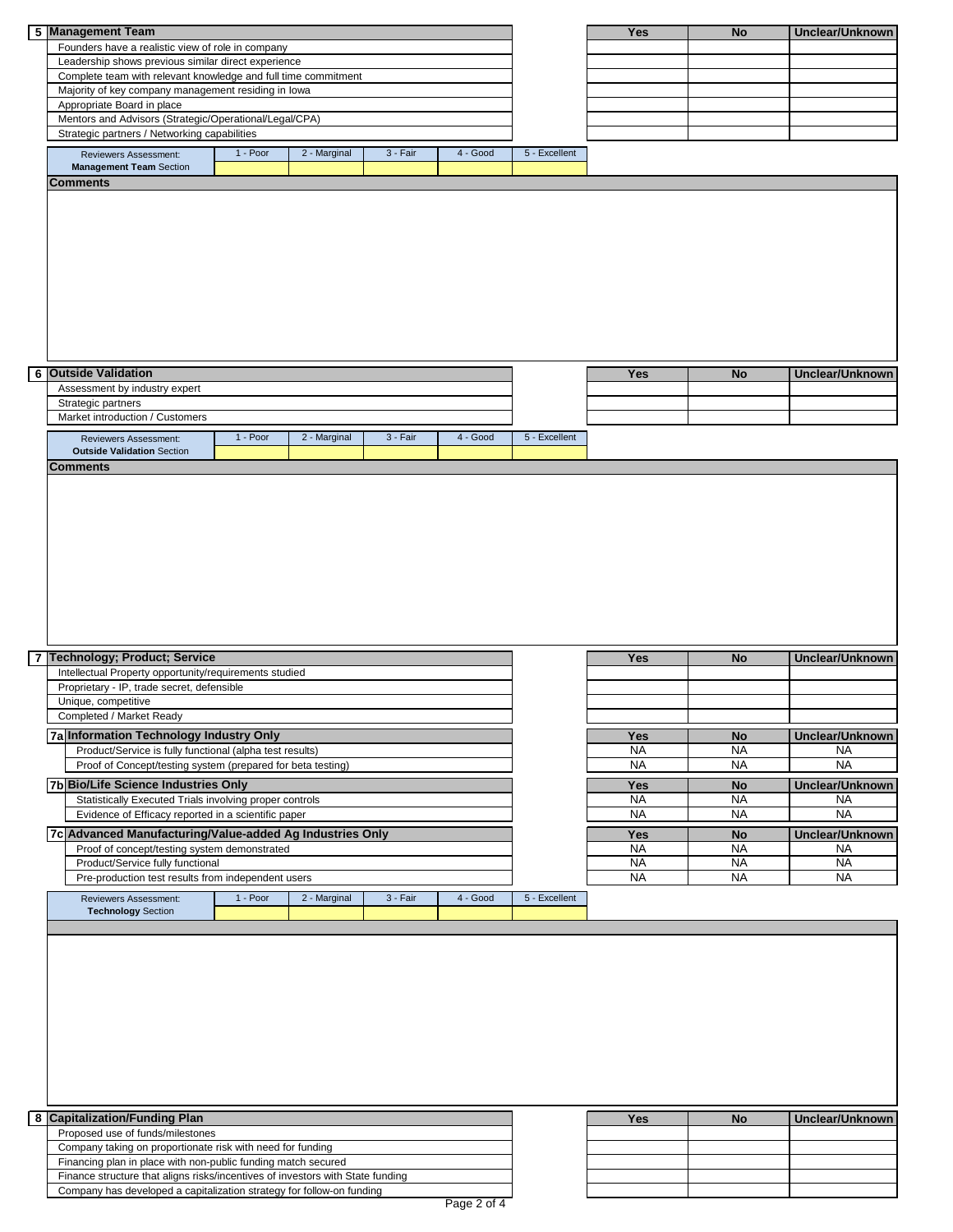|             | Has articulated project's benefits to the state of lowa                                               |          |              |            |            |               |     |           |                 |
|-------------|-------------------------------------------------------------------------------------------------------|----------|--------------|------------|------------|---------------|-----|-----------|-----------------|
|             | Reviewers Assessment:                                                                                 | 1 - Poor | 2 - Marginal | $3 - Fair$ | $4 - Good$ | 5 - Excellent |     |           |                 |
|             | <b>Capitalization/Funding Section</b>                                                                 |          |              |            |            |               |     |           |                 |
|             | <b>Comments</b>                                                                                       |          |              |            |            |               |     |           |                 |
|             |                                                                                                       |          |              |            |            |               |     |           |                 |
|             |                                                                                                       |          |              |            |            |               |     |           |                 |
|             |                                                                                                       |          |              |            |            |               |     |           |                 |
|             |                                                                                                       |          |              |            |            |               |     |           |                 |
|             |                                                                                                       |          |              |            |            |               |     |           |                 |
|             |                                                                                                       |          |              |            |            |               |     |           |                 |
|             |                                                                                                       |          |              |            |            |               |     |           |                 |
|             |                                                                                                       |          |              |            |            |               |     |           |                 |
|             |                                                                                                       |          |              |            |            |               |     |           |                 |
|             |                                                                                                       |          |              |            |            |               |     |           |                 |
|             |                                                                                                       |          |              |            |            |               |     |           |                 |
|             | 9 Long Term Vision/Strategy                                                                           |          |              |            |            |               | Yes | No        | Unclear/Unknown |
|             | Company can articulate a long-term vision/strategy                                                    |          |              |            |            |               |     |           |                 |
|             |                                                                                                       |          |              |            |            |               |     |           |                 |
|             | Management sees business opportunity primarily as:                                                    |          |              |            |            |               |     |           |                 |
|             | Life-style business                                                                                   |          |              |            |            |               |     |           |                 |
|             | Sustainable growth entity                                                                             |          |              |            |            |               |     |           |                 |
|             | Licensing opportunity                                                                                 |          |              |            |            |               |     |           |                 |
|             | Exit via acquisition                                                                                  |          |              |            |            |               |     |           |                 |
|             | Undetermined/not discussed                                                                            |          |              |            |            |               |     |           |                 |
|             | Reviewers Assessment:                                                                                 | 1 - Poor | 2 - Marginal | $3 - Fair$ | 4 - Good   | 5 - Excellent |     |           |                 |
|             | <b>Long Term Vision/Strategy</b>                                                                      |          |              |            |            |               |     |           |                 |
|             | <b>Comments</b>                                                                                       |          |              |            |            |               |     |           |                 |
|             |                                                                                                       |          |              |            |            |               |     |           |                 |
|             |                                                                                                       |          |              |            |            |               |     |           |                 |
|             |                                                                                                       |          |              |            |            |               |     |           |                 |
|             |                                                                                                       |          |              |            |            |               |     |           |                 |
|             |                                                                                                       |          |              |            |            |               |     |           |                 |
|             | 10 Next Step<br>Is this project ready for presentation to the Technology Commercialization Committee? |          |              |            |            |               | Yes | <b>No</b> |                 |
|             |                                                                                                       |          |              |            |            |               |     |           |                 |
|             |                                                                                                       |          |              |            |            |               |     |           |                 |
|             | <b>Expert Review Panel</b>                                                                            |          |              |            |            |               |     |           |                 |
|             | Recommended Next Steps/Milestones:                                                                    |          |              |            |            |               |     |           |                 |
|             |                                                                                                       |          |              |            |            |               |     |           |                 |
|             | <b>SWOT Summary:</b>                                                                                  |          |              |            |            |               |     |           |                 |
|             |                                                                                                       |          |              |            |            |               |     |           |                 |
|             | <b>Strengths &amp; Opportunities:</b>                                                                 |          |              |            |            |               |     |           |                 |
|             |                                                                                                       |          |              |            |            |               |     |           |                 |
|             |                                                                                                       |          |              |            |            |               |     |           |                 |
|             |                                                                                                       |          |              |            |            |               |     |           |                 |
|             |                                                                                                       |          |              |            |            |               |     |           |                 |
|             |                                                                                                       |          |              |            |            |               |     |           |                 |
|             |                                                                                                       |          |              |            |            |               |     |           |                 |
|             |                                                                                                       |          |              |            |            |               |     |           |                 |
|             |                                                                                                       |          |              |            |            |               |     |           |                 |
|             |                                                                                                       |          |              |            |            |               |     |           |                 |
|             |                                                                                                       |          |              |            |            |               |     |           |                 |
|             |                                                                                                       |          |              |            |            |               |     |           |                 |
|             |                                                                                                       |          |              |            |            |               |     |           |                 |
|             |                                                                                                       |          |              |            |            |               |     |           |                 |
|             | <b>Weaknesses &amp; Threats:</b>                                                                      |          |              |            |            |               |     |           |                 |
|             |                                                                                                       |          |              |            |            |               |     |           |                 |
|             |                                                                                                       |          |              |            |            |               |     |           |                 |
|             |                                                                                                       |          |              |            |            |               |     |           |                 |
|             |                                                                                                       |          |              |            |            |               |     |           |                 |
|             |                                                                                                       |          |              |            |            |               |     |           |                 |
|             |                                                                                                       |          |              |            |            |               |     |           |                 |
|             |                                                                                                       |          |              |            |            |               |     |           |                 |
|             |                                                                                                       |          |              |            |            |               |     |           |                 |
|             |                                                                                                       |          |              |            |            |               |     |           |                 |
|             |                                                                                                       |          |              |            |            |               |     |           |                 |
|             |                                                                                                       |          |              |            |            |               |     |           |                 |
|             |                                                                                                       |          |              |            |            |               |     |           |                 |
| $\boxed{1}$ |                                                                                                       |          |              |            |            |               |     |           |                 |
|             |                                                                                                       |          |              |            |            |               |     |           |                 |
|             |                                                                                                       |          |              |            |            |               |     |           |                 |

**2**